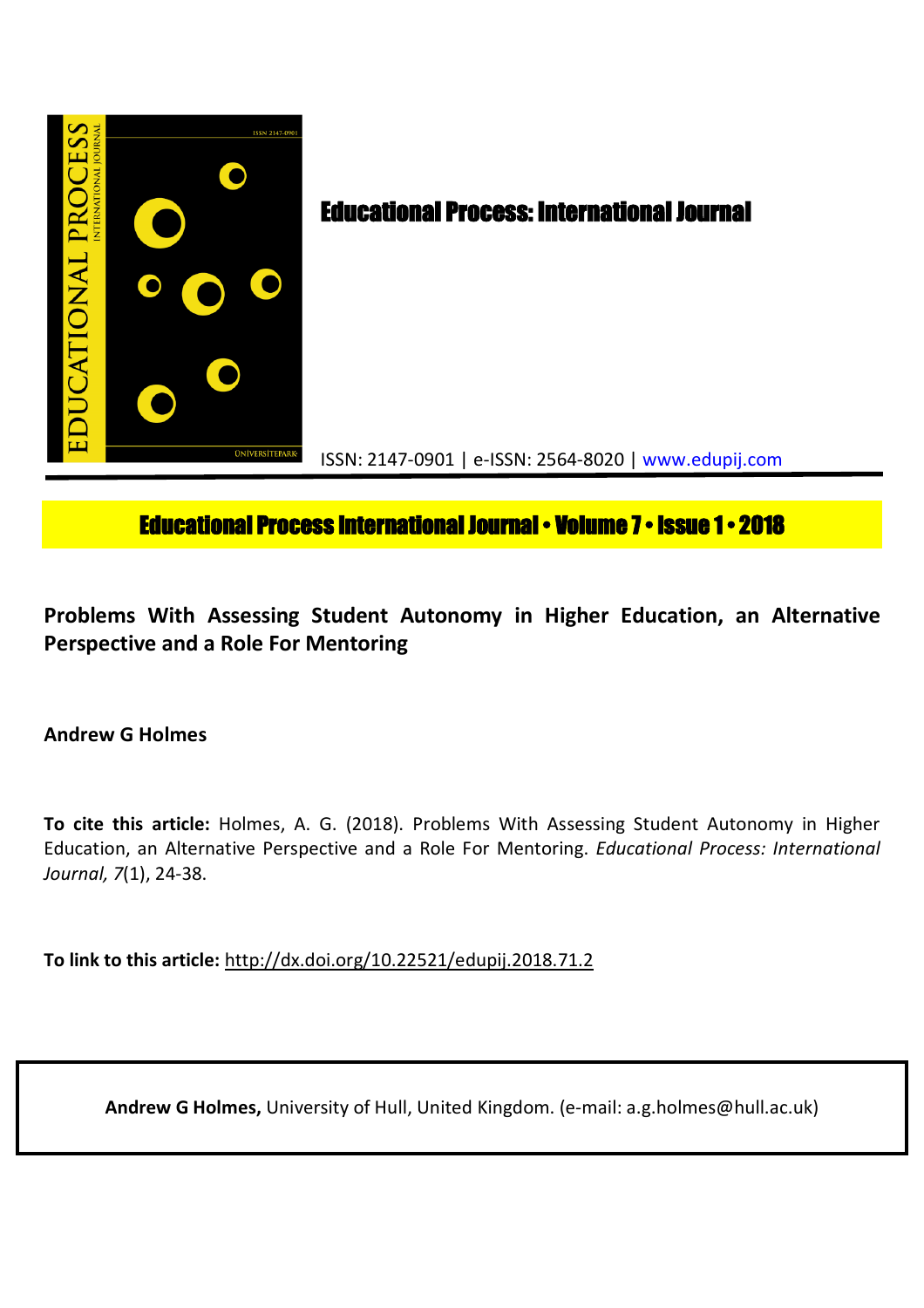## **Problems With Assessing Student Autonomy in Higher Education, an Alternative Perspective and a Role For Mentoring**

## ANDREW G HOLMES

## **Abstract**

The paper explores, from a conceptual basis, the inherent tensions in assessing student autonomy in higher education. The author argues that, despite the development of student autonomy being a key aim of higher education, there are problems in identifying with any level of precision what it is, and that its assessment is highly problematic. An alternative perspective is provided that, with the support of mentoring processes, allows for authentic assessment. The paper is intended to stimulate debate amongst university management and academic practitioners in higher education. This is a conceptual paper considering the problematic nature of learner autonomy and the inherent difficulties in assessing it, with a practical potential solution proposed.

**Keywords:** higher education, mentoring, curriculum and program development in education.



EDUPIJ • ISSN 2147-0901 • e-ISSN 2564-8020 Copyright © 2018 by ÜNİVERSİTEPARK edupij.com

………………………………………........….....………………………………...……………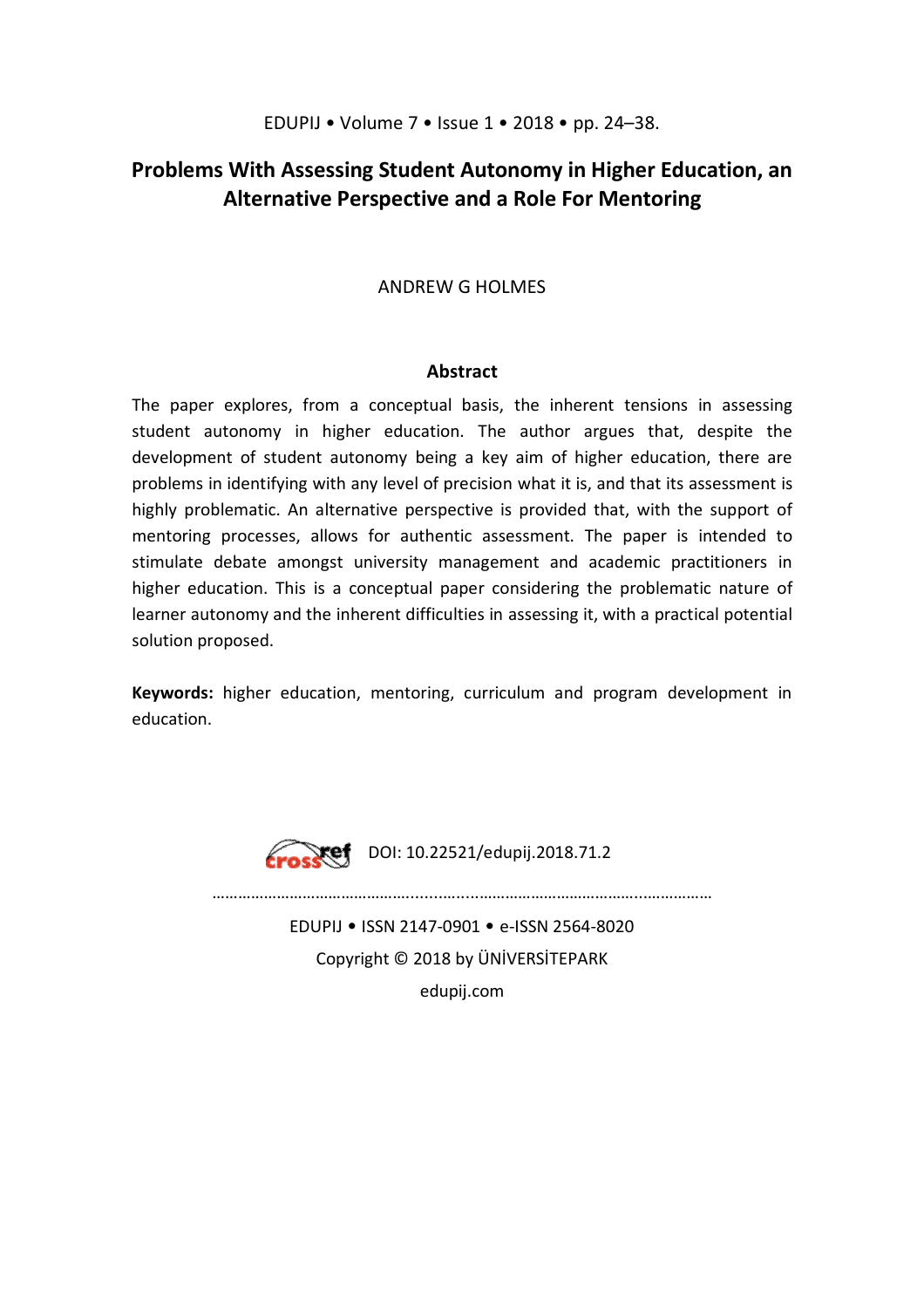#### **Introduction**

One of the espoused aims of higher education programs throughout the world is to develop undergraduate student autonomy. Autonomy has been an educational aim for many years, perhaps as far back in time as the Roman civilization (Boud, 1988). Over 20 years ago, Littlewood argued that autonomy must be a goal of education, because no learners will ever have their teacher available to accompany them throughout life (Littlewood, 1996), whilst Candy identified that it was: "almost universally proclaimed as a goal of education" (Candy, 1991, p. 119). Learner autonomy has always been important, and has become a central pillar of education in recent years (Viera, 2009). In today's mass higher education system, where students experience larger class sizes than in the past, where digital technologies and online learning replace face-to-face classroom teaching, and "flipped classrooms" are used with an increased emphasis on independent or "personalized" learning, it is even more important (Cao, 2012; Kormos & Csizer, 2014; Moore, 2016).

Yet "learner autonomy" is a problematic concept, it is multifaceted, being both a process and a product of education. It is frequently confused with independent learning, and may be extremely difficult to assess authentically (Everhard, 2011). It may also be difficult to precisely articulate what it is, other than in a generalized way. Yet it is a central goal of education, and one of the ultimate goals of higher education (Bajrami, 2015). As an educational aim, it is overarching and all-encompassing, of a greater magnitude than other aims of higher education. Almost 40 years ago, Boud argued that it was: "not just one goal among many but rather a characteristic of all of the others: it is the manner in which all skills should be displayed and all beliefs held" (Boud, 1981, p. 25). This position is still just as valid today. Many university program specifications and learning outcomes clearly specify autonomy as being an essential graduate attribute (Channock, Clerehan, Moore, & Prince, 2004) and claim that it is being developed and assessed. Yet it is the author's opinion that, in practice, it would seem to rarely be assessed in the same way that other learning outcomes are.

This paper provides a critical overview of the problematic nature of learner autonomy and its assessment and offers a potential solution through mentoring processes, which may allow universities to justifiably claim they develop student autonomy. In recognition of the diversity of higher education establishments and structures, the paper does not seek to describe a framework for the specific role of a mentor, but to make practical suggestions as to how such roles could operate within higher education.

#### *Confused terminology*

The study of autonomy has been approached from a range of disciplinary perspectives, with much of the literature originating from language education and language learning. The concept of autonomy in learning is not a simple one (Benson, 2011; Boud, 1988) and in a similar vein to terms such as "critical thinking," can mean many things to many people. It is not a simple, or easily described behavior (Dam, 2003; Little, 1991). Although there is common understanding amongst educators as to what learner autonomy in *general* is, there is a lack of consensus as to *precisely* what it is. The terms: autonomy, independent learning, autonomous learning, and independent study, are often used interchangeably in the literature to describe the same thing. Definitions and explanations of autonomy often include independence (e.g. Little, 1988), and vice-versa, definitions of independent learning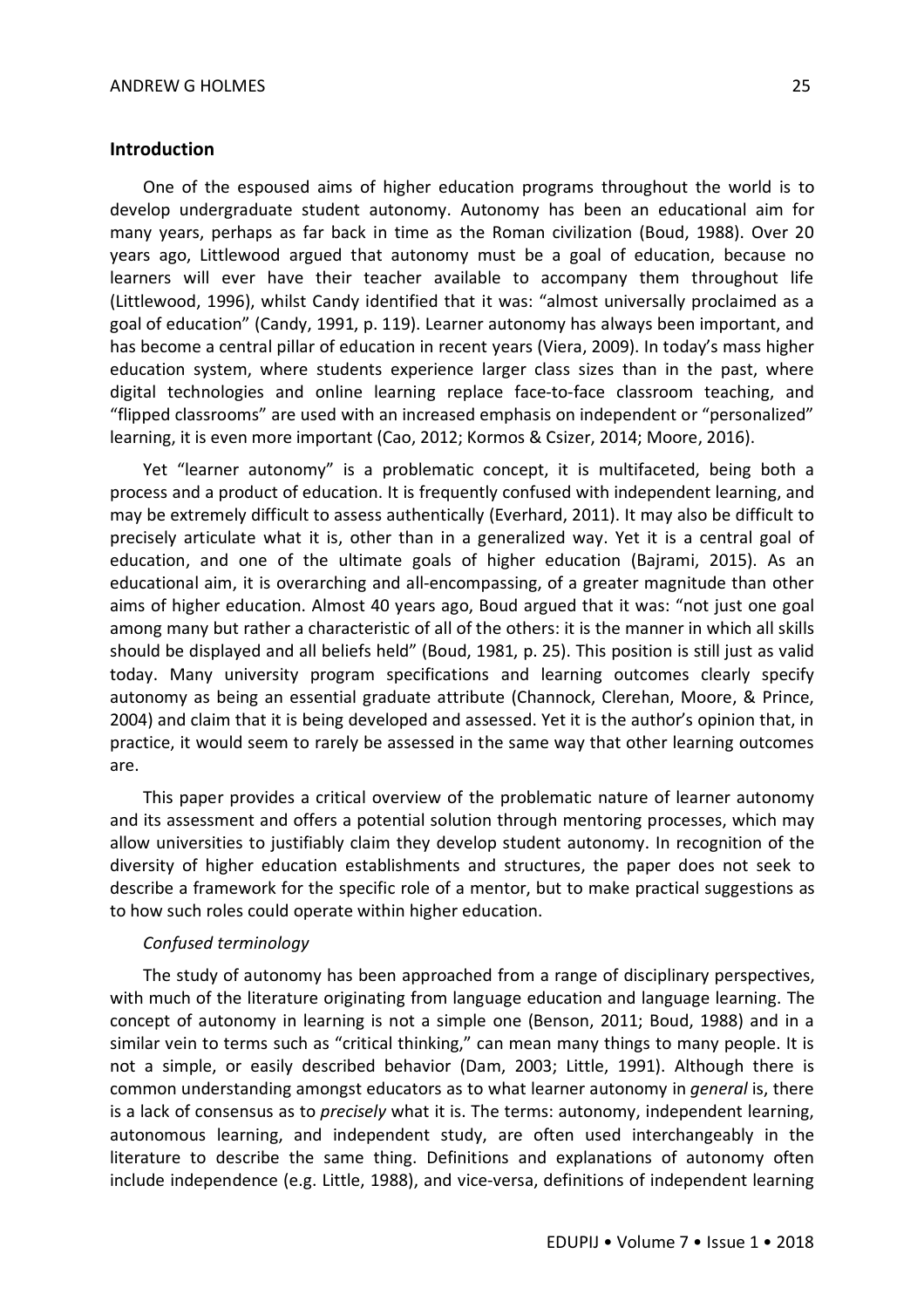often include autonomy (e.g. Moore, 1973). Autonomous learning is not always clearly defined (Macaskill & Denovan, 2013). And there is a lack of consensus as to what independent learning means (Broad, 2006). As Scott, Furnell, Murphy, and Goulder (2015) argued: "There exists a myriad of inter-related definitions of autonomous/independent learning" (p. 946).

#### *Independent learning*

Independent learning and independent study are usually described as involving "selfregulated learning." Here learners are regarded as having an understanding of their own learning, of being motivated to take responsibility for it and where the learning environment is structured by a teacher (e.g. Gorman, 1998; Perry, Phillips, & Hutchinson, 2006). Candy, in his seminal text "Self-direction for lifelong learning," argues that independent learning and study are a process, a method and a philosophy of education in which a student acquires knowledge by his or her own efforts and develops the ability for inquiry and critical evaluation (Candy, 1991). This includes the learner's freedom of choice in determining those objectives, within the limits of a given project or program of study and importantly, with the aid or support of a tutor. For the purposes of this paper, we may regard a mentor as playing a similar role to that of a tutor in providing support, advice, guidance, and to a lesser extent, in structuring the learning process. Yet the roles differ in that a mentor is not directly involved in teaching. Further information about how the role could operate in practice is provided later.

Independent learning requires freedom of process for learners to be able to carry out their own objectives. This places increased responsibility on the student for achieving the learning objectives or outcomes (Forster, 1972, as cited in Candy, 1991). There are two key points to note. Firstly, that there are parameters i.e. the limits or boundaries of the program of study. Secondly, that the tutor, or mentor, provides support for the independent learner. Responsibility for learning is placed on, and lies with, the student.

## *Autonomous learning*

Autonomous learning has a range of broadly similar definitions (e.g. Benson, 2011; Dickinson, 1993; Holec, 1981). It is variously depicted as learners taking charge of their own learning (Holec, 1981), involving learning how to learn and learners' attitudes and attitudinal values (Dickinson, 1993), and about learners' modes of learning (Benson, 2011). The most frequently cited definition is Holec's which identifies it as "The ability to take charge of one's learning" (Holec, 1981, p. 3). Little (2007) argues that the ability to take charge of one's own learning is the "single common thread" that runs through the literature (p. 15).

Holec's definition is a broad one. A more comprehensive picture is provided by Candy, who describes six aspects of autonomy. These are that: 1) the learner has freedom of choice; 2) can develop goals and plans independently of pressure from others; 3) a capacity for reflection; 4) the will and the capacity to "fearlessly and resolutely to carry into practice, and through to completion, plans of action…without having to depend on others for encouragement and reassurance"; 5) the exercise of self-mastery; and 6) a personal concept of him or herself as being autonomous (Candy, 1991, p. 109). Similarly, Moore defines it as "The will and ability to exercise powers of learning, to overcome obstacles for oneself, to try to do difficult learning tasks, and to resist coercion" (Moore, 1973, p. 667). Although these definitions help in identifying the nature of autonomy, they do not lend themselves easily to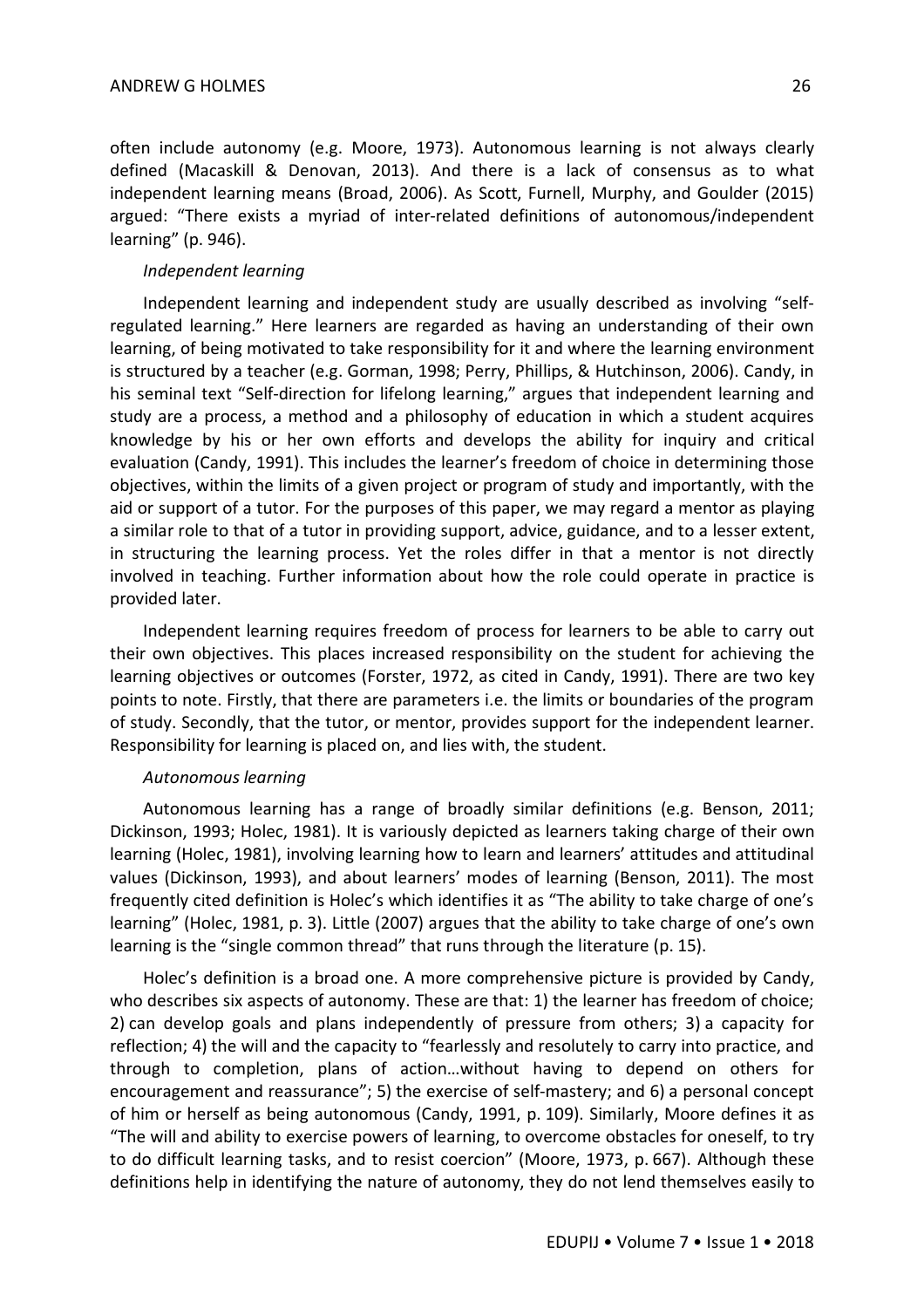use for the purposes of assessment. Using them to articulate clear assessable learning outcomes within the credit-bearing frameworks used in universities is problematic. How, for example, could it be determined with any level of authenticity whether a person had acted fearlessly and resolutely, or that a power of learning had been exercised?

In discussing autonomy as being an approach to learning, Boud identifies that its main characteristic is that students take: "significant responsibility for their own learning over and above responding to instruction" (Boud, 1988, p. 23). This captures the essence of what learner autonomy is, though individuals will necessarily have somewhat differing interpretations of the word "significant." The statement could, however, equally well serve to define that of the independent learner. In both cases the learner is seen as exercising greater personal agency. A more comprehensive definition is provided by Little (2000), conceptualizing it as a psychological capacity, which a learner may, or may not, decide to exercise:

Autonomy…depends on the development and exercise of a capacity for detachment, critical reflection, decision making and independent action: autonomous learners assume responsibility for determining the purpose, content, rhythm and method of their learning; monitoring its progress and evaluating its outcomes. (p. 69)

Little's view of autonomy provides us with a very useful distinction between autonomy and independent learning. Using it we may argue that independent learners do not determine the content, or purpose, of their learning. Their learning is structured and facilitated by a tutor, working within a defined structure of the curriculum and its assessment tasks. Learning lies within the specified parameters of their program of study, as determined by disciplinary boundaries, the educational institution and its structures, and those of external quality agencies such as, in the United Kingdom for example, the Quality Assurance Agency (QAA).

An interesting perspective is provided by Moore (1973), who has written extensively about independent learning (though in the context of distance learning where the students are separated from the tutor, without face-to-face teaching). He argues that:

For the non-autonomous learner…the teacher's role is that of a director of learning and the learner's is to respond to the teacher's directions. The teacher tells the learner what is to be learned, how it is to be learned and when it has been learned. (p. 669)

If we turn this statement around and say that where the teacher does *not* tell the learner what to learn, nor how to learn it, nor by when it should be learned, then we may have a working definition that allows us to identify differences between the autonomous learner and the independent learner that may be used to inform assessment processes. Therefore a working definition for autonomous learning proposed by the author is that the autonomous learner has freedom of choice in determining what to learn, how they should learn it, and by when they should have learned it. Doing this allows us to identify that the autonomous learner is able to determine the what, the how, and the when of their learning. It follows that a mentor may have a key role to play in facilitating the development of autonomy through their advice, guidance and support in helping learners identify the what, how and when. This would necessarily be a different process to the instruction that may be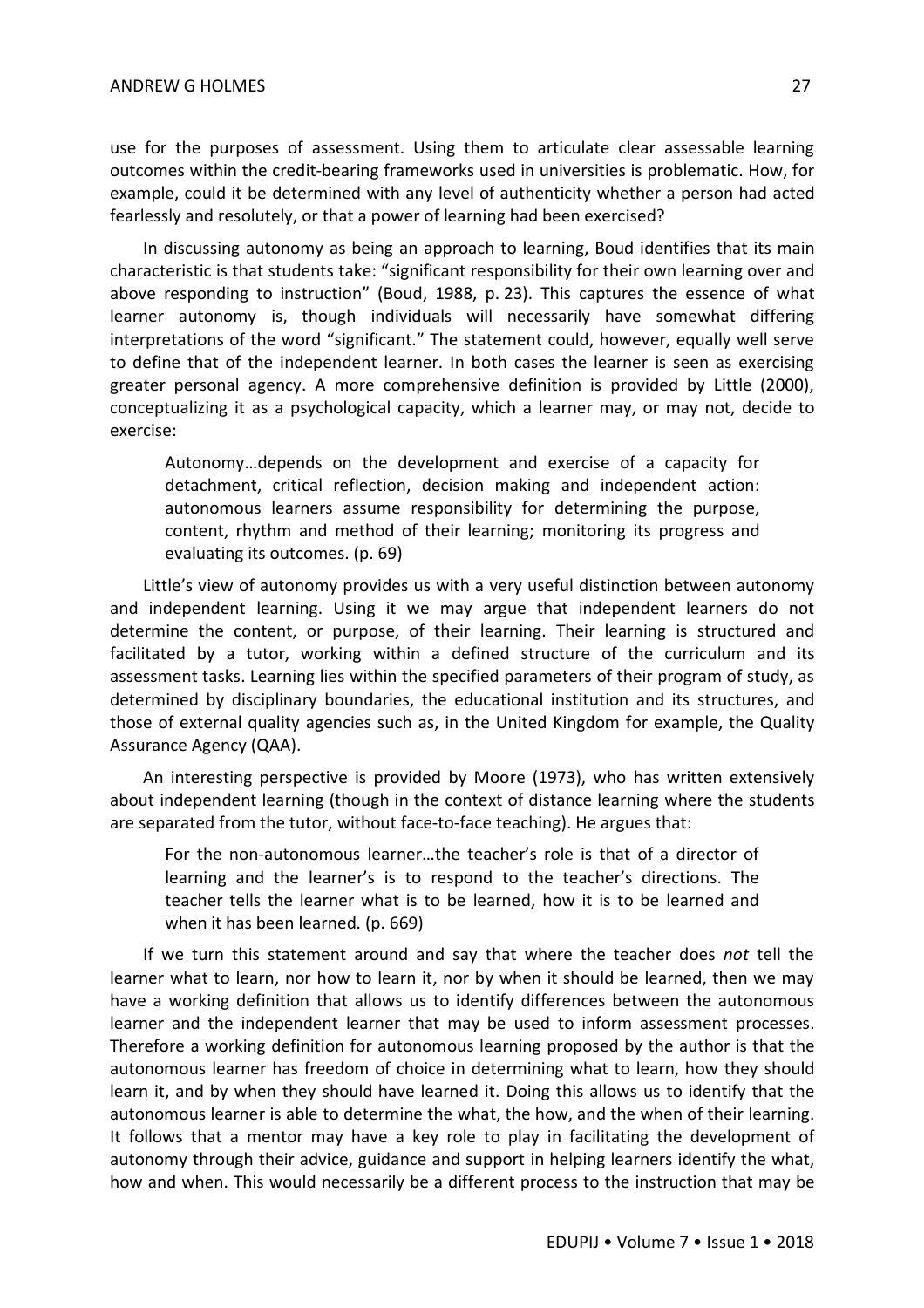provided by a tutor. One practical issue here though is that the extent of the mentor's role would need to be determined on an individual student basis, and university resources may not be sufficient for this.

## *Is autonomy innate, or does it have to be taught, or learned?*

There is a tension within the literature between two views. One regards autonomy as something that students need to be taught, or to learn; the other regards it as pre-existing, something that all learners have and are able to exercise to some extent. Holec's work, for example, a commissioned report to the Council of Europe, often cited as a key text, supported the former view, arguing that learner autonomy was not inborn, but must be acquired through formal or informal learning (Holec, 1981). Holec's definition was written in the context of the Council of Europe's work on the theory and practice of adult education in the context of language learning (Little, 2007), it was not specifically aimed at undergraduate students. Moore, on the other hand, argues that it is innate and related to a person's state of development; that at some point a person "acquires" autonomy (Moore, 1973). This tension would seem to be not dissimilar to the nature-nurture debate, with no definitive satisfactory answer currently, perhaps ever, being available. Yet it may be inferred from both positions that autonomy may be linked to a learner's level of maturity.

It is the author's experience of working with higher education undergraduate students that some level of learner autonomy is innate, but that it can, and should, be developed; moreover, that facilitation of the development of autonomy may be most effective when enacted through a supportive and structured relationship. Yet, academic staff often have insufficient time to provide this support and students may have little out-of-class contact with tutors, particularly so in modularized university programs where they may be taught by different staff for each module studied. A formal mentoring system utilizing dedicated staff could be a solution to this problem, and is discussed later.

## *Autonomy, product or process?*

Little argues that autonomy comprises two elements; the complexity of knowledge and skills that constitute the aim of learning, and the processes by which they are acquired.

In the domain of formal learning, autonomy entails both the capacity to apply the knowledge and skills learned in the classroom to appropriate contexts in the world beyond the classroom, and the capacity to update that knowledge and those skills in response to the demands of changing circumstances. The explicit pursuit of autonomy in formal educational contexts is thus a matter both of learning *and* of learning how to learn. (Little, 1997, p. 94, emphasis added)

This quote illustrates the differing attributes of learner autonomy. Some (e.g., Candy, 1991; Thanasoulas, 2000) argue that it is a process, not a product and that a learner does not actually *become* autonomous, only that they *work towards* autonomy. Others, however, regard it as being both a process *and* an outcome. It is advocated as both a means to an end, and as an end in itself. This is problematic for educators, assessors and for learners, as it may be unclear which of these is the aim. Is it what Boud (1988) labels as being a productorientation; that is, producing an autonomous person? Or, is it a process orientation, i.e. introducing activities to the teaching and learning process which require students to act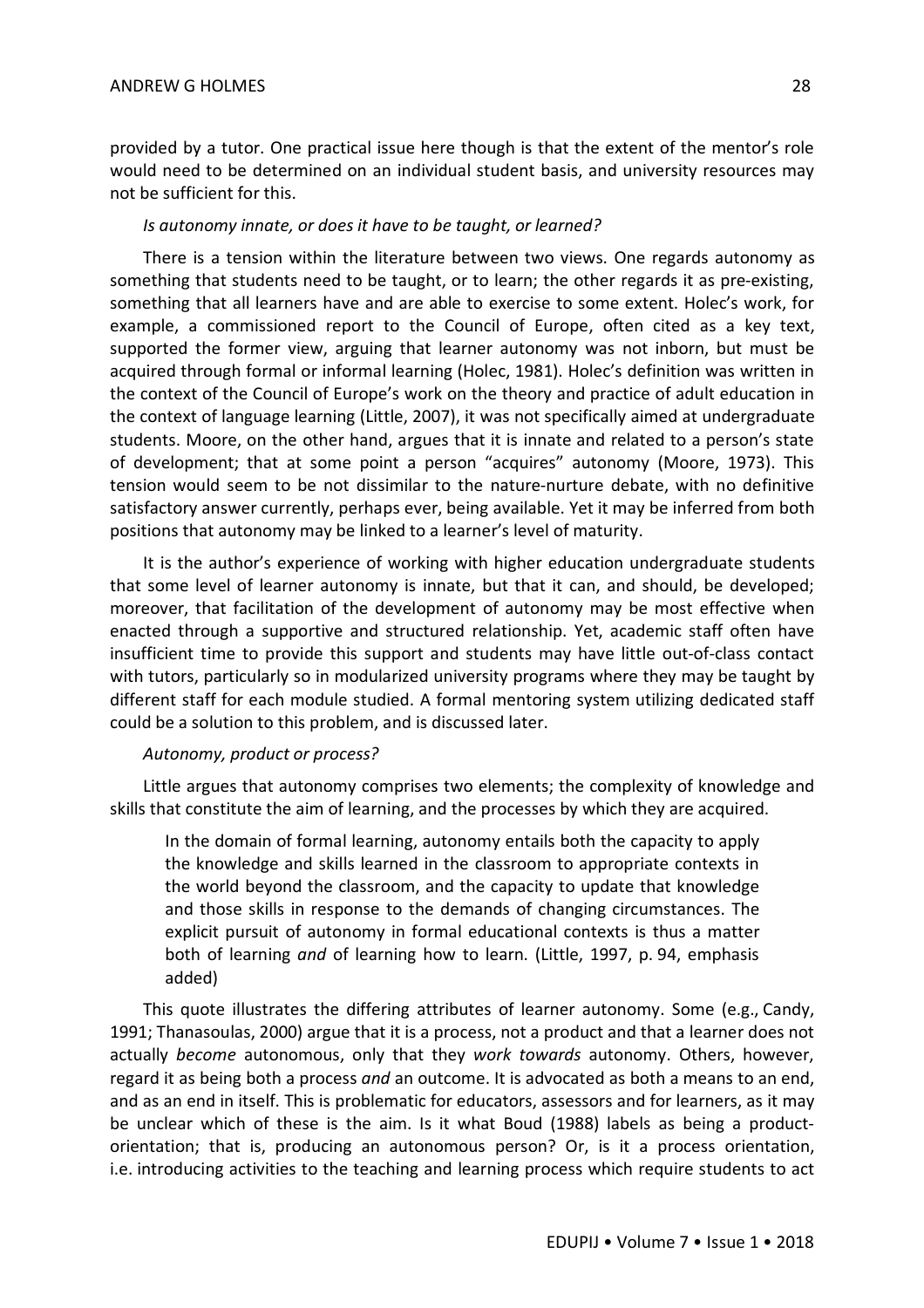autonomously (e.g. Dam, 1998)? Or is it, as Holec (1981) argues, both? For the purposes of this paper, the author's position is that it is about both and that the latter could facilitate the former. Unfortunately, a process-oriented approach does not necessarily, or automatically, lead to a satisfactory product outcome. A capacity for behavior is not the same as demonstrating that behavior. A student may believe that they are, and that they act as, an autonomous learner, yet in practice their behavior may exhibit few signs of this. The mentor could have an important role to play here in supporting the learner to help them identify differences between what they believe, what they say, and what they do, or helping them acknowledge, and develop strategies to challenge, their own confirmation bias.

#### *Autonomy as a "wicked" competency*

Learner autonomy may well be an example of a "wicked" competency. "Wicked" competencies are achievements that cannot be neatly pre-specified, take time to develop and resist measurement-based approaches to assessment; in that there is a lack of agreement about what is being assessed (Knight & Page, 2007, p. 2).

Knight (2007) argues that many problems in life are "wicked," they resist definition, shift shape and are never "solved" as such. Wicked competences though, do not easily lend themselves to being assessed (Knight & Page, 2007). There is, therefore, an argument that it may be more appropriate to make an assumption that curricula and good learning and teaching arrangements are likely to promote their development and achievement. Yet, in today's mass marketized higher education system, it is unacceptable to stakeholders for universities to merely argue that their good teaching and learning is likely to lead to the development of autonomy; proof is required. Yet should a graduate employer request proof from a university that a prospective employee was an "autonomous learner," could an institution provide such evidence? Of course, doing so may be difficult because assessing learner autonomy is problematic.

There are questions that may be asked about the nature of learner autonomy. Is it a specific skill, or a set of skills? Is it a competence, an attitude, or an understanding? Is it a disposition, a behavior or set of behaviors? Or, is it some combination of any, or all of these? The author's position is that it is an "essentially contested concept" (Gallie, 1956) i.e. something that is *impossible* to conclusively define, but perfectly possible and rational for people to discuss and justify their holding of one interpretation rather than a competing one. Yet, if we acknowledge that autonomy may not be possible to conclusively define, and that there are different interpretations, then we necessarily will have difficulty in assessing it. This does not imply that identifying the attributes and characteristics of autonomy is impossible, nor that these could be not be developed for assessment purposes. There are, however, a number of challenges in assessing autonomy.

#### *Challenges in assessing learner autonomy*

One of the problems both with assessing, and helping to develop learner autonomy, is that it does not comprise a single, easily described, behavior or set of behaviors (Little, 1991). It is a multi-dimensional construct (Benson, 2011) with multiple and frequently unclear meanings. There are many differing interpretations of autonomous learning. Macaskill and Taylor (2010) argue that "there does not seem to be a single consensual definition" and that many academic journal articles "appear to discuss autonomous learning without defining exactly what they mean by it" (p. 351). Ecclestone (2000) argues that it is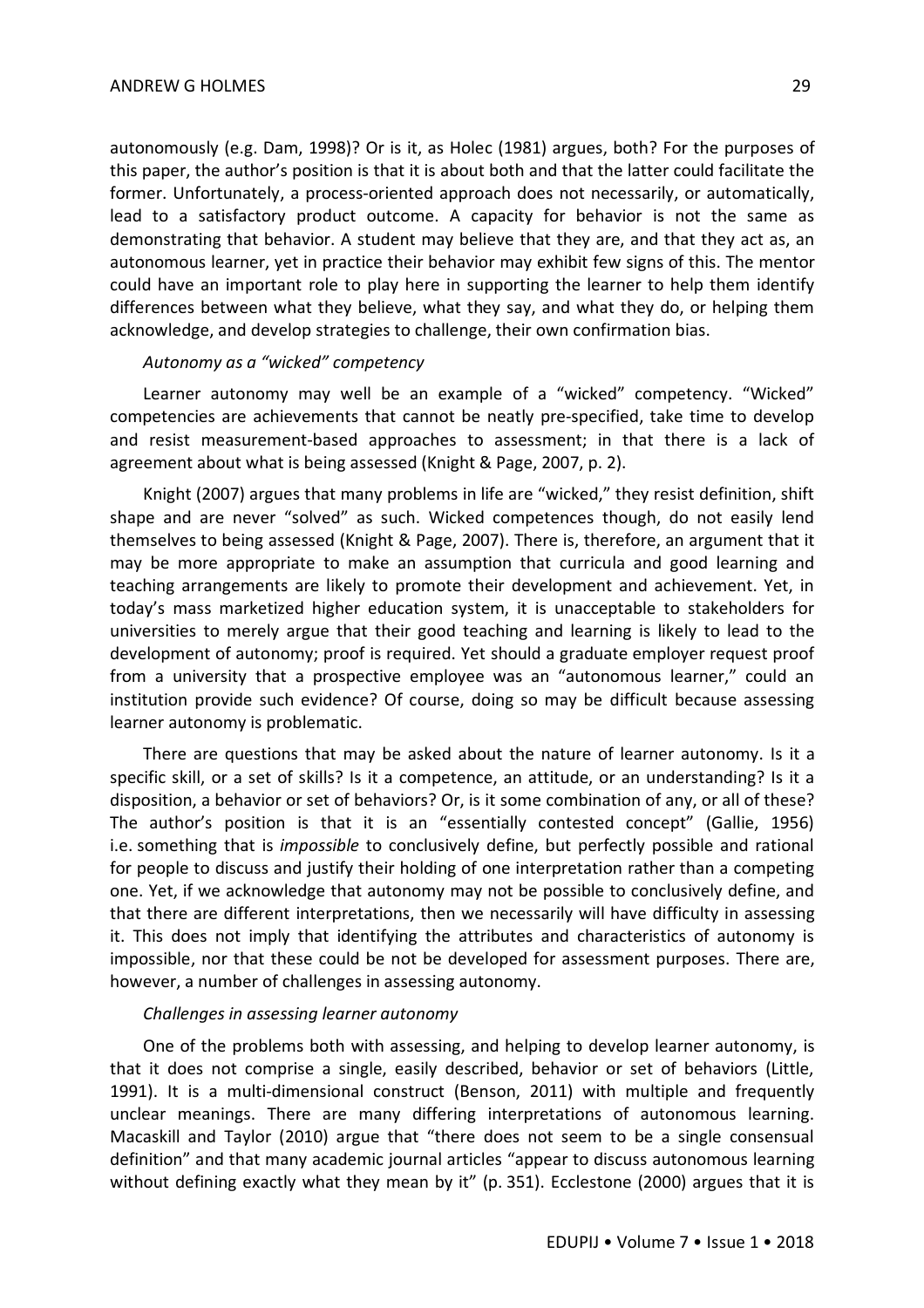genuinely difficult to articulate with any level of precision what the criteria and outcomes are for autonomy, particularly so for higher levels of learning. This causes tensions for educators, making the assessment of autonomy highly problematic for the tutor/assessor. Defining and clearly describing autonomy is also problematic because it may manifest in many different forms, at different ages, and in different situations (O'Leary, 2007). It is thus difficult to clearly articulate, and ergo, to assess. It is a "slippery concept" (Ecclestone, 2007, p. 321).

One of the challenges of assessing autonomy is that, because it is something exercised by the learner, autonomous behavior will be manifested in different learners, in different forms, and at different stages of their education (O'Leary, 2007). It will depend on, for example, age, prior learning experiences, perceived learning needs, and the student's current learning context. This implies different forms of assessment may be required, for different learners, at different stages. This is highly problematic, because unless program and module specifications are able to clearly articulate what different forms of autonomy are, its attributes and how these may be assessed at different stages, then they may not be able to be assessed authentically in a way that could be graded. However, the argument for assessing autonomy is that, in addition to stakeholder requirements, if we do not, then, as the literature on assessment would suggest (e.g., Gibbs, 2006; Race, 2014; Torrance, 2012), some students may not regard it as being important and not strive, or make any effort, to become autonomous.

Unfortunately, if we make it clear to students that their autonomy is going to be assessed this may create further problems. Benson argues that measuring autonomy is, of itself, "problematic," that autonomous behavior should be initiated by the student, rather than in response to an assessment task (Benson, 2001). This creates a serious challenge, because if a tutor/assessor explicitly identifies to learners that they are assessing their autonomy some will start to demonstrate behavior that they believe the assessor will perceive as being autonomous, although it will not be *genuinely* autonomous behavior. Almost by default, as soon as it is indicated to learners that their autonomy will be assessed, an assessor may be unable to do so with any authenticity. Notwithstanding the general argument that students may change their behavior once they know they are being observed and assessed (Rowntree, 1987), this raises a question about universities' espoused aims of developing autonomous learners. If lecturers are unable to assess genuine autonomy, then should universities make that claim? It is perhaps unethical to do so and may be a falsehood. As Benson argues: "If we aim to help learners to *become* more autonomous, we should at least have some ways of judging whether we have been successful or not" (Benson, 2001, p. 54, emphasis added).

How are assessors to judge success, if, as soon as they try to do so, it may no longer *genuine* autonomous behavior that is being assessed? One potential solution to this problem could be the information provided by a mentor who has worked closely with a learner over a period of time. They should be in a much better position, able to recognize genuine behavior, that is repeated and developed over a period of time, than an assessor who may only have one or two opportunities to do so at a specified point of assessment within a program of study, or a lecturer who has taught students for only one module.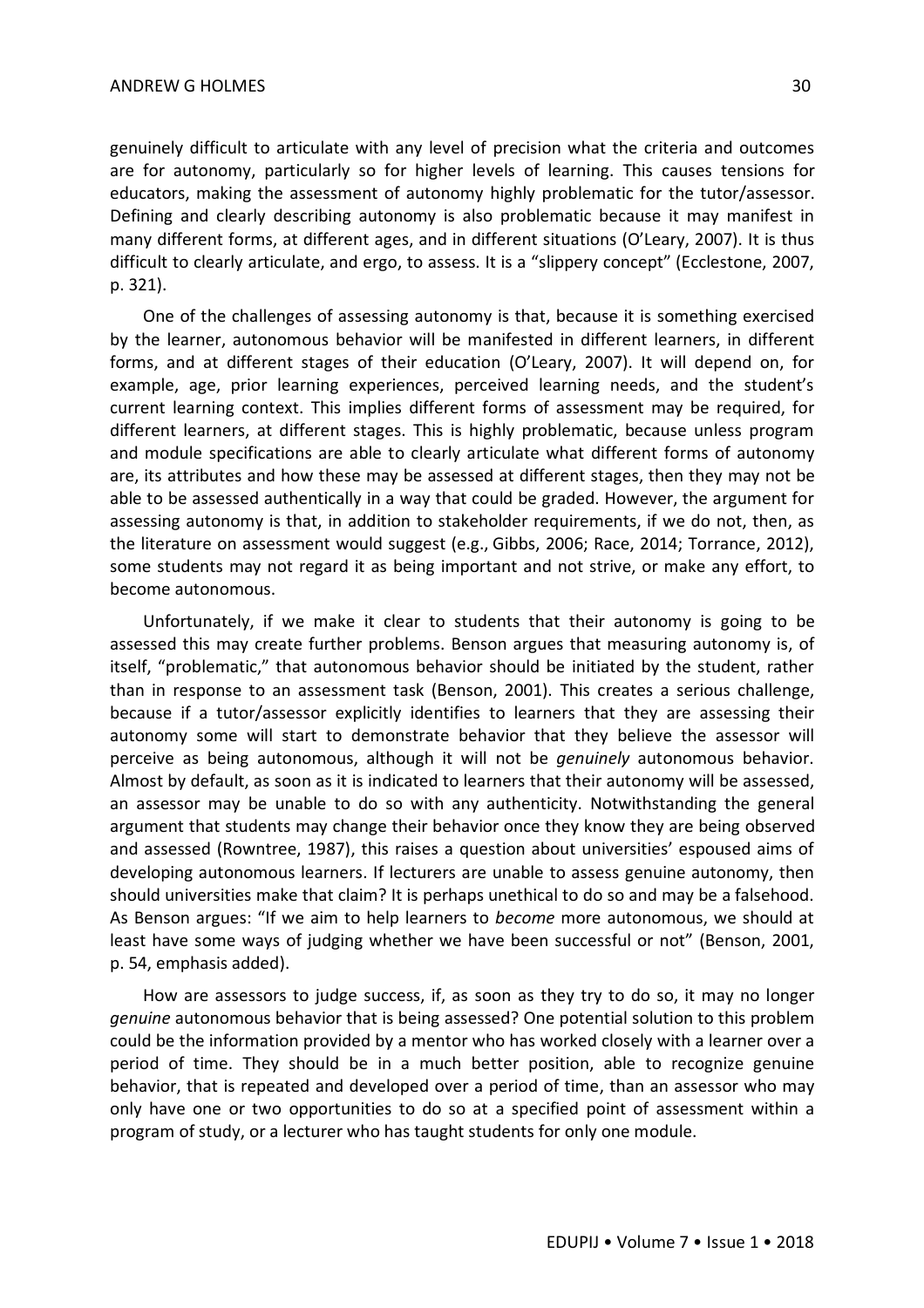#### *Structural challenges in assessing autonomy*

Institutional structural factors may prevent the development of autonomy. Students are required to display their understanding of a subject, within the confines of a curriculum determined by national quality assurance agencies, the individual higher education institution, program specifications with pre-specified learning outcomes and assessment criteria, all of which are mediated by an academic tutor. A learner may wish to exercise their autonomy but has to demonstrate that they have achieved a module's intended learning outcomes through meeting pre-specified assessment task(s). For some students though, prespecified learning outcomes may act to constrain learning (Sadler, 2007) as they may believe that, once an outcome has been achieved, that no further learning is necessary.

In almost all university programs the learner is unable to decide *when* something has to be learned by, as the tutor or the institution stipulates assessment submission deadlines. If the development of learner autonomy is a goal, as universities universally proclaim, then, arguably, the curriculum structure and pedagogical process should provide for, and allow, individual students to be able to negotiate what assessment evidence they will produce, and allow them to decide when to do so. In practice, learners, particularly in the latter stages of a degree, are often able to negotiate the assessment evidence they will produce, yet they are rarely able to discuss and negotiate submission deadlines, i.e. the "when" something has to be learned by. It follows that university educators may be unable to genuinely make a claim that a student is truly autonomous when studying any credit-bearing module or unit of study leading to a formal qualification, because the learner has not been able to decide "when" they have had to learn something by. How then may higher education institutions legitimately claim that their students are developing autonomy? There may be a solution available, using a framework for learner autonomy that has been developed, and a mentor could have an important role to play.

#### *A possible framework for learner autonomy*

In her study of advanced vocational educational learners, Ecclestone (2000) proposed a framework whereby learner autonomy can be Procedural (technical) through a behaviorist transmission model of learning, Personal (personal practice) through a transaction model of learning, and Critical Emancipatory through a transformation model of learning (Ecclestone, 2000). Ecclestone argues that autonomy can take the form of a learner being more proactive within an existing predefined system of rules. In this situation, the autonomy is predominantly procedural or technical. Personal critical autonomy may be difficult to develop without having what, initially, may be rigidly defined program, or module assessment specifications. Yet, if the specifications are too tightly defined this may hinder its development. For learners to develop a command of procedures and systems, as a precursor to greater autonomy, they may need to develop a confidence and a willingness to take risks. It is the student's confidence gained through mastering technical predefined tests that may allow them to develop further confidence, skills, and autonomy. It follows that "procedural autonomy may actually be a prerequisite or a co-requisite for more sophisticated forms of autonomy" (Ecclestone, 2000, p. 148). The author believes that the implication here is that pedagogical processes, can *develop* autonomy, without specifically *assessing* it per se. This is important, as it allows for and recognizes that, learner autonomy can be developed without it having to be assessed.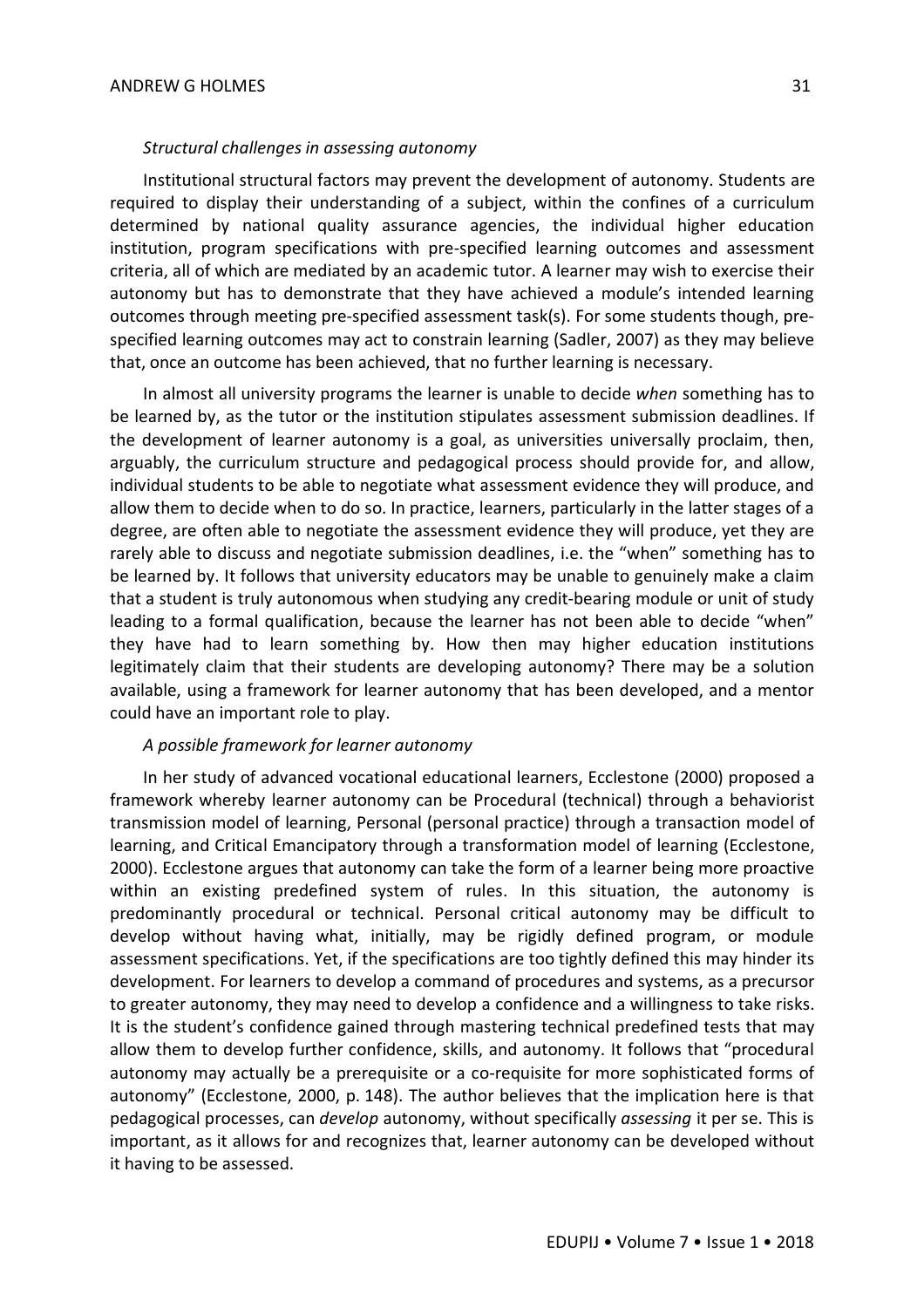There is a clear role here for both structured, and less formal, mentoring processes, specifically, in supporting and guiding the learner and facilitating the development of their confidence through the process of acting as an intermediary between, and interpreter of, rigidly defined institutional and program requirements, and in helping to identify and define the limits for a procedural or technical specification. Supportive developmental mentoring processes, which are gradually withdrawn over time, would help students in moving from procedural, to personal, to critical emancipatory learning and greater personal autonomy. Implementing processes such as these would allow universities to legitimately claim that they were facilitating the development of learner autonomy. Yet, the question could still be raised by stakeholders that if autonomy was not specifically assessed, then how may a university educator *prove* that learners are becoming autonomous?

#### *A possible solution to the assessment problems*

There is a position developed by Boud (1981) that autonomy is not an absolute standard to be met, but is a goal to be pursued and that what is important, is the direction towards student responsibility for learning, not the magnitude of change. Building on earlier work by Lewis (1978), he argues that the: "*only* realistic goal for higher education is that students should be more autonomous when they leave a course than when they enter" (Boud, 1981, p. 24, emphasis added) not that they have reached an arbitrary point that can be measured. This is an interesting position, implying that we should not focus on evaluating the extent to which a student has *become* an autonomous learner, but, on whether they are *becoming* one. Using this perspective would be a pragmatic approach that potentially provides a realistic and achievable way of overcoming some of the many difficulties associated with assessing learner autonomy. If the focus is on whether a learner is in the process of becoming autonomous, then assessment processes would not have to demonstrate that a learner had *become* autonomous, only that they were in some way "more autonomous" when they left a program of study compared with when they started. Using such a focus would allow universities to legitimately claim that they were fulfilling one of higher education's central aims.

Three in-practice tensions, however, arise from this. Firstly, that universities may need to measure each learner's autonomy when they commence a program of education, so that it may later be demonstrated that they are more autonomous when they graduate, and as already discussed, doing so is problematic. Secondly, assessment, for summative purposes, focuses on student achievement of pre-specified intended learning outcomes. Learners are assessed, graded and awarded academic credit based on their demonstration that they have done something, (i.e. met a learning outcome), not on whether they are "moving towards" having done something (i.e. in the process of meeting a learning outcome). It may require a considerable change to current assessment practices, and external-body quality criteria, for higher education institutions to realistically assess whether a learner was "becoming" more autonomous. Certainly, for grading purposes, this would be challenging, but not impossible. Yet, if moving towards autonomy is not assessed, then some students may not see it as being important (Boud & Falchikov, 2006). Thirdly, within any modularized program with discreet modules taught by different staff, a student could demonstrate that they have become "more autonomous" in a first-semester module, but then regress and make no further progress in semester two. Yet they may still be able to demonstrate, to a different tutor/assessor, that they were more autonomous at the end of the second semester than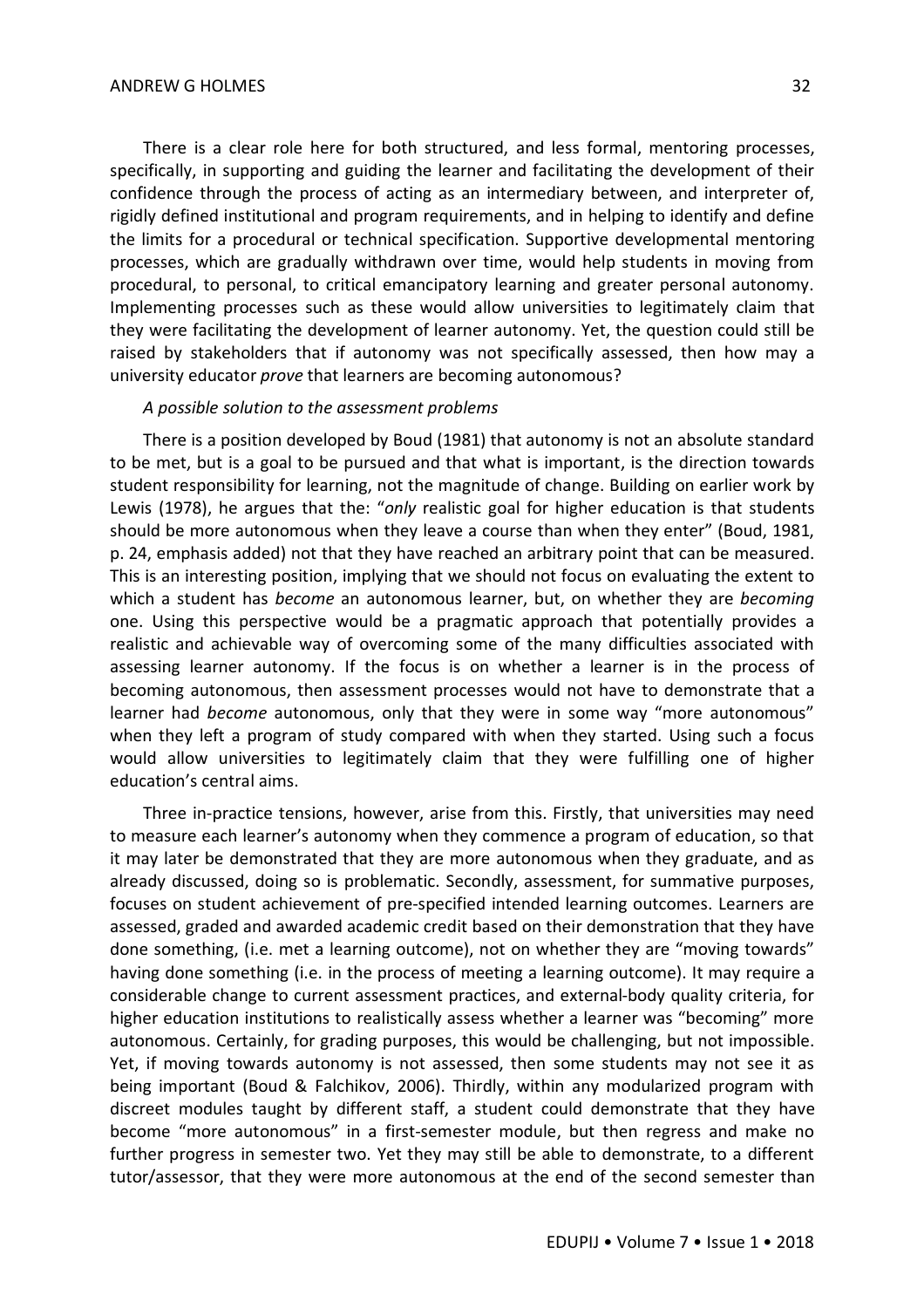they were at the start; even though their overall autonomy was no higher than at the end of the first semester. One way of addressing this would be at program level, perhaps through annual student progress meetings that could identify if the student had demonstrated progress during the whole academic year. A role here for a mentor, working across both semesters, could be to provide some form of evidence that the student had become more autonomous overall.

#### *An alternative perspective and potential solution*

The author proposes that there is an alternative perspective that could be used to allow the assessment of whether a student was in the process of becoming autonomous. If learning outcomes are articulated as thresholds of achievement, and the minimum threshold is *some* evidence of *some* of the characteristics of autonomy (however they are specified at disciplinary level) then a student who is able to demonstrate this could be said to have achieved. With supporting evidence from a mentor, who has worked closely with the student over a period of time, assessors should thus be able to determine whether they were "becoming" autonomous.

As has been discussed, defining autonomy is problematic. Yet articulating the characteristics and attributes of autonomy may not be. It should be possible at a disciplinary level to clearly identify and articulate its attributes, and how these may be demonstrated in that specific field. Following this it would be possible to develop appropriate threshold learning outcomes. Doing so would allow higher education programs to justifiably make a claim that they are assessing learner autonomy. How though would these characteristics, whatever a discipline decides they may be, be best facilitated? Here the mentor has an important role to play.

#### *The potential role of mentoring in facilitating the development of learner autonomy*

Mentoring may be regarded as an ongoing relationship, over a period of time, which is more or less formalized (Connor & Pokora, 2007). It relates to a learner's broad, holistic development (Clutterbuck, 2008) and the identification and nurturing of potential for the person (Megginson & Clutterbuck, 2005). Importantly students have ownership of the goals and process of mentoring; they are more of a self-directed learner. The benefits of coaching and mentoring processes for higher education students are well known (e.g., Carnell, MacDonald, & Askew, 2006; Laverick, 2016; Schulz, 1995). And there is support from O'Leary's work (2006, 2007) with language learners suggesting that assessing their autonomy can help students in their development as autonomous learners. Yet there would seem to be little research activity that has focused specifically on developing autonomy outside of the field of language learning. One piece of research which has done so is that by Ng, Confessore, and Abdullah (2012a, 2012b), using a Learner Autonomy Profile (LAP) which uses four constructs for autonomy (desire, resourcefulness, initiative, and persistence). Their study demonstrated that a five-week program of group coaching in Malaysian pre-diploma university students produced a statistically significant increase in autonomy. It recommended the coaching period for further research should be extended to the full length of a university semester. The study also suggested that the LAP may be a useful diagnostic tool for identifying areas for coaching interventions that can positively impact students' behavioral intentions to learn. That a short period of group coaching was effective suggests that over a longer period of time is likely to be even more so. And in line with other work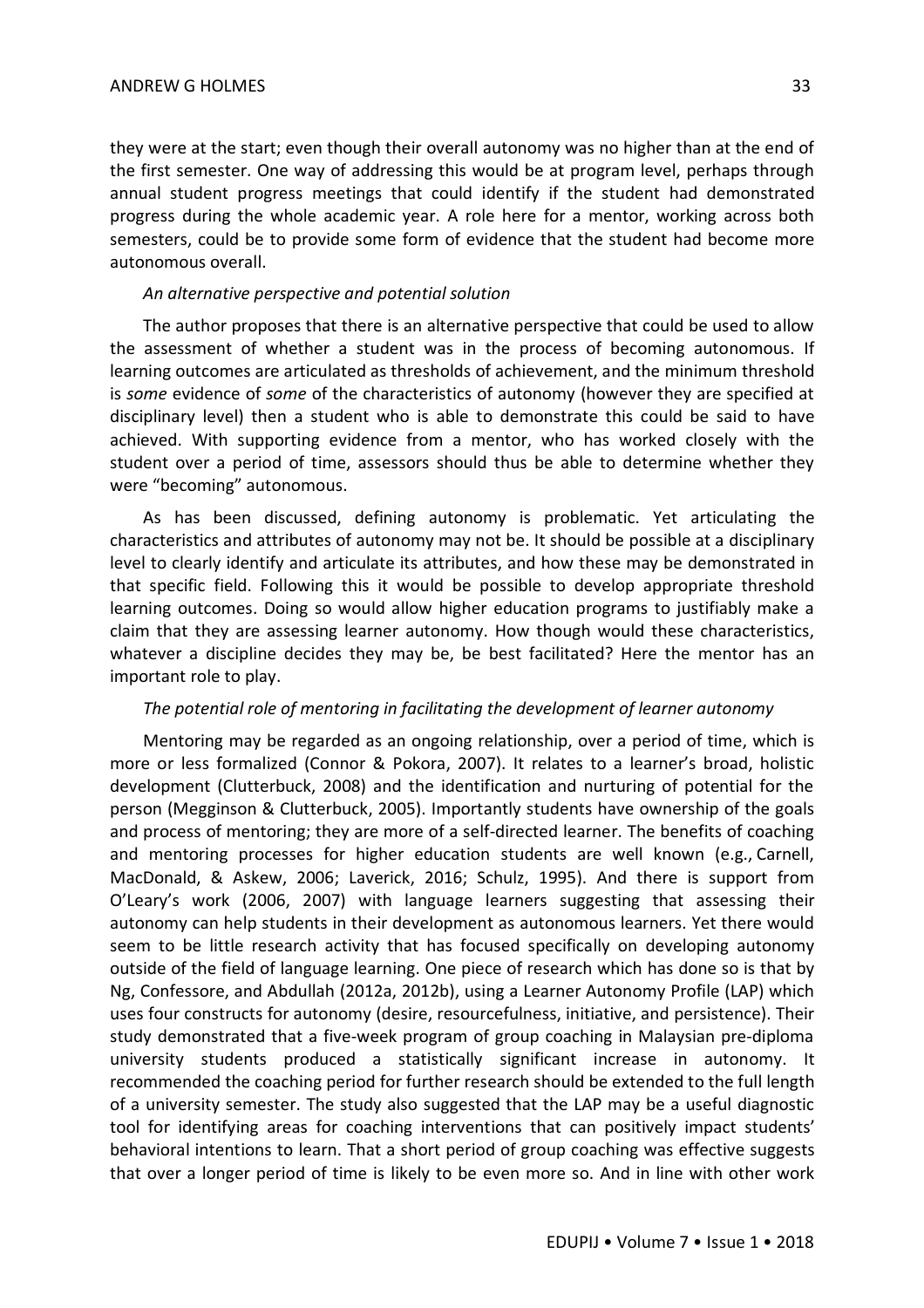(e.g., Bettinger & Baker, 2014), perhaps that individualized coaching or mentoring may be even more effective. In the context of higher education students, mentoring would be an appropriate process for helping develop autonomy. Through a relationship that is timebound by the academic year, or structure of a three-year or four-year degree program, a mentor could work over a period of time with the mentee to help them identify and develop areas where they *are* already demonstrating autonomy, where they *could* demonstrate autonomy, and how they *may* become "more autonomous." A long-term sustained relationship between mentor and student would be the most suitable for this process. Ideally, this relationship should involve the same mentor for the duration of the student's studies, yet it is acknowledged that, in practice, this may be difficult to achieve.

Learner autonomy is contextual and situational (Stefanou, Perencevich, DiCintio, & Turner, 2004). The same learner may exhibit high autonomy in one situation and low in another. A role for a mentor or coach here could be to work with students to identify different contexts and situations in which they behave with more, or less, autonomy and why. Helping them to reflect on this and consider how they could become more autonomous, or consider how the autonomy developed in one situation could be applied to another.

The mentor could also be involved in helping students to identify the amount of autonomy they may, or may not, have the capacity for developing in a specific learning context. This is an important role, because if a lecturer is not particularly interested in helping a learner develop their autonomy, then, despite what is articulated in learning outcomes, without support they may be unlikely to be able to clearly identify the level of autonomy available to them. The student may strive for a level of autonomy that may well not be available to them; leading to a lack of progress and frustration. This may negatively impact upon their learning. The mentor, not directly involved in teaching, yet with a remit for encouraging or facilitating autonomy, may play an important role here.

#### *Practical considerations: how would the mentor role operate in practice?*

Cotterall (1995) argued that autonomy cannot just be added to an existing program of learning, but that its development should be implied throughout the whole curriculum. How mentoring is organized and coordinated within institutions would necessarily be different from one university to another in order to take account of different structures. Yet it will be necessary to embed it, rather than bolting it on to existing programs of study, and this will require time and resourcing. Resourcing includes not only the funds to operate an effective scheme and administer it, but the selection and where required, training of suitable mentors.

#### *Who would be the most suitable mentors?*

Academic staff workload pressure from the demands of teaching, research and administration may prevent them from having the necessary time to act as mentors, and institutional promotional structures may not reward a lecturer for engaging in student mentoring. A long-term sustained mentoring relationship provided by someone with neither a strictly administrative, nor pure academic role may offer a potential solution here. It is proposed that the mentor could be a person who bridges the academic-administrative divide, someone with experience of providing advice and guidance, with good listening and observational skills, and with experience of working one-to-one with learners. There are a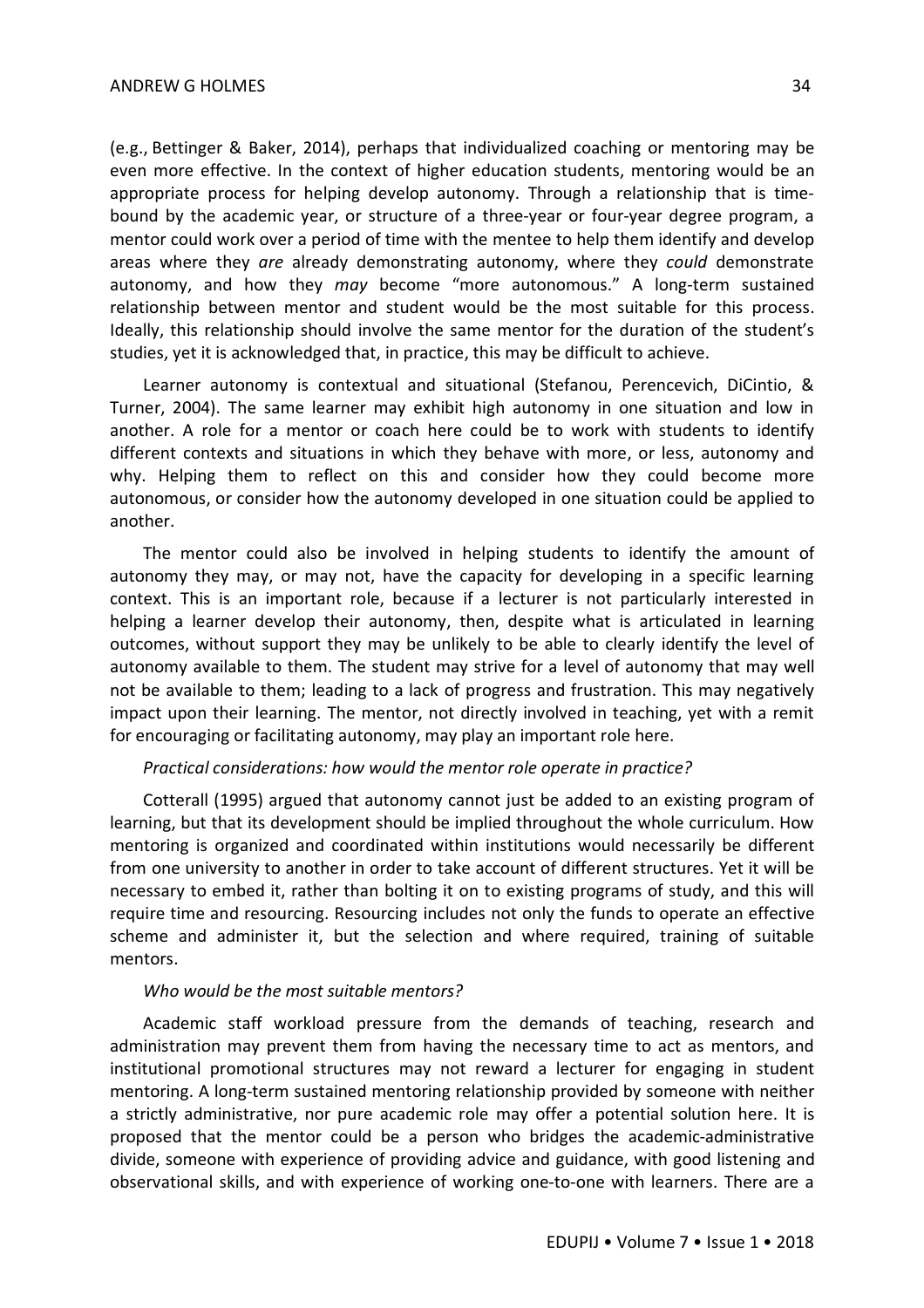number of such roles already in existence within higher education, for example, careers advisors, study and learning advisers, and student support advisors. Staff in these roles may already have skills and experience to be able to act as student mentors, and with suitable training could be very effective. It is acknowledged that the characteristics of effective mentors are identifiable and generally agreed upon (Laverick, 2016), thus identifying suitable mentors within a university should not be problematic, and training should improve their effectiveness (Clutterbuck, 2014; Thornton, 2014). Such a model should not take up additional academic staff time, yet it would still require institutional resourcing. In today's higher education system it is, unfortunately, unlikely that any existing member of staff, whether academic, managerial or support staff will have the necessary time available that may be necessary to carry out such a role.

### *Resourcing*

What may well be an issue for any university is the funding required for a mentoring scheme. Yet, if student autonomy is an educational goal that is genuinely valued, it follows that if institutions want a successful mentoring scheme, they will need to ensure that it is appropriately resourced (Klasen & Clutterbuck, 2011). Any institution has to be able to resource mentoring, yet whether institutions decide to do this or not, relates ultimately, to how important student autonomy is regarded both by the individual university and relevant stakeholders. Ecclestone's framework involving a movement from Procedural to Personal to Critical Emancipatory (Ecclestone, 2000) could perhaps be used as a basis for developing structured mentoring processes that are gradually withdrawn as the learner progresses, and demonstrates increasing autonomy. As students moved through their degree and progressed through the stages, with the support of a mentor, this would demonstrate that they were "moving towards" autonomy. As they achieved certain specified minimum thresholds of achievement, articulated as learning outcomes, the mentor could provide evidence, or witness testimony, to support assessment processes. As previously discussed, the assessment would not be required to categorically identify that a student had become an autonomous learner, only that they were in some way "more autonomous."

With a process such as this in place universities would then be able to legitimately claim that they were developing student autonomy. They would also be able to provide evidence to external stakeholders that they were fulfilling a key espoused aim of higher education.

## **Conclusion**

It is evident that whilst developing learner autonomy is seen to be a key and increasingly important aspiration of higher education, it is not currently as clearly defined as would be ideal, nor being assessed. It is likely that existing stakeholders may have differing interpretations and understandings of what learner autonomy is and may comprise. The author acknowledges that this itself may need addressing prior to institutions investing in and implementing mentoring schemes or enacting changes to existing schemes; further that this might require a lengthy period of time to carry out. There is also much-needed work to be conducted at disciplinary level in order to clarify what the attributes of learner autonomy are within a discipline, and this too may well require action and further research prior to the introduction of mentoring schemes that contribute to facilitating learner autonomy.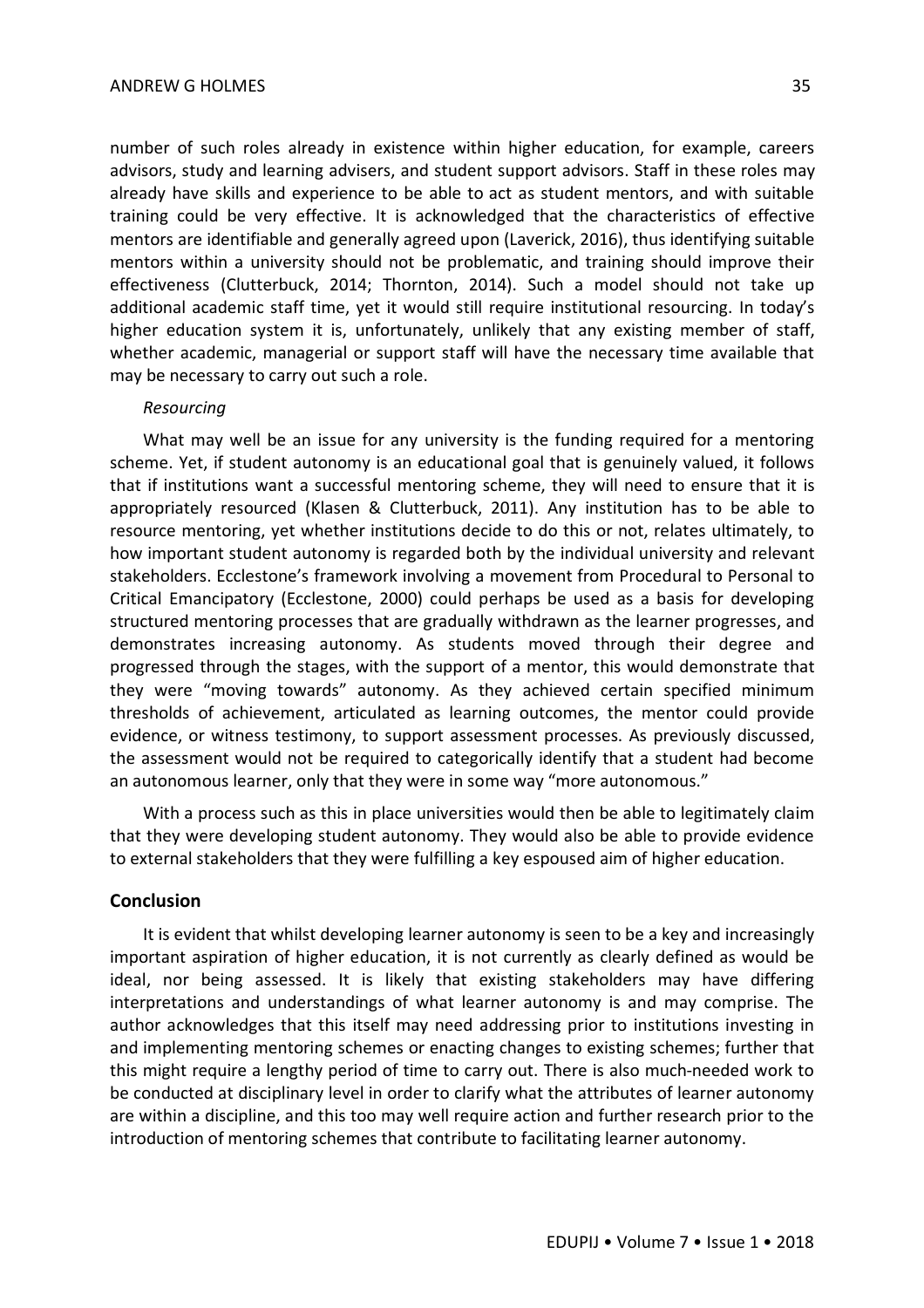#### **References**

- Bajrami, L. (2015). *Different approaches for learner autonomy in higher education*. In B. Xhaferri, M. Waldispull, B. Eriksson-Hotz & G. Xhaferri (Eds.), *Promoting Learner Autonomy in Higher Education* (pp. 147-156)*.* Tetovo: South East European University.
- Benson, P. (2011). *Teaching and researching autonomy in language learning*. London: Pearson Education.
- Bettinger, E., & Baker, R. (2014). The effects of student coaching in college: An evaluation of a randomized experiment in student mentoring. *Educational Evaluation and Policy Analysis, 36*(1), 3-19.
- Boud, D. (Ed.). (1981). *Developing Student Autonomy in Learning.* London: Kogan Page.
- Boud, D. (Ed.). (1988). *Developing Student Autonomy in Learning* (2nd ed.). Abingdon, Oxon.: Taylor & Francis.
- Boud, D., & Falchikov, N. (2006). Aligning assessment with long-term learning. *Assessment and Evaluation in Higher Education, 31*(4), 339-314.
- Broad, J. (2006). Interpretations of independent learning in further education. *Journal of Further and Higher Education, 30*(2), 119-143.
- Candy, P. C. (1991). *Self-Direction for Lifelong Learning: A Comprehensive Guide to Theory and Practice.* San Francisco: Jossey-Bass.
- Cao, Y. (2012). Cultivation of Autonomous Learning Ability-Essential Requirement for College Students. In Z. Zhong (Ed.), *Proceedings of the International Conference on Information Engineering and Applications, Volume 2* (pp. 11-18). London, Springer-Verlag.
- Carnell, E., MacDonald, J., & Askew, A. (2006). *Coaching and Mentoring in Higher Education: A learning centred approach.* London: Institute of Education.
- Channock, K., Clerehan, R., Moore, T., & Prince, A. (2004). Shaping university teaching, towards measurement of accountability: Problems of the Graduate Skills Assessment Test. *Australian University Review*, *47*(1), 22-29.
- Clutterbuck, D. (2008). What's happening in coaching and mentoring? And what is the difference between them? *Development and Learning in Organizations, 22*(4), 8-10.
- Clutterbuck, D. (2014). *Everyone Needs a Mentor* (5th ed.). London: Chartered Institute of Personal Development.
- Conor, M., & Pokora J. (2007). *Coaching and Mentoring at Work.* London, McGraw Hill Education.
- Cotterall, S. (1995). Readiness for autonomy: investigating learner beliefs. *System, 23*(2), 195-205.
- Dam, L. (1988). Why focus on learning rather than teaching? In D. Little, L. Dam, J. Timmer (Eds.), *Focus on Learning Rather than Teaching: Why and How? Papers from the International Association of Teachers of English as a Foreign Language (IATEFL) Conference, Krakow, Poland, May 14-16* (pp. 26-47). Dublin: Centre for Language and Communication Studies.
- Dam, L. (2003). *Developing Learner Autonomy: the teacher's responsibility.* In D. Little, J. Ridley & E. Ushioda (Eds.), *Learner Autonomy in the foreign language classroom, teacher, learner, curriculum and assessment* (pp. 135-146). Dublin, Authentik.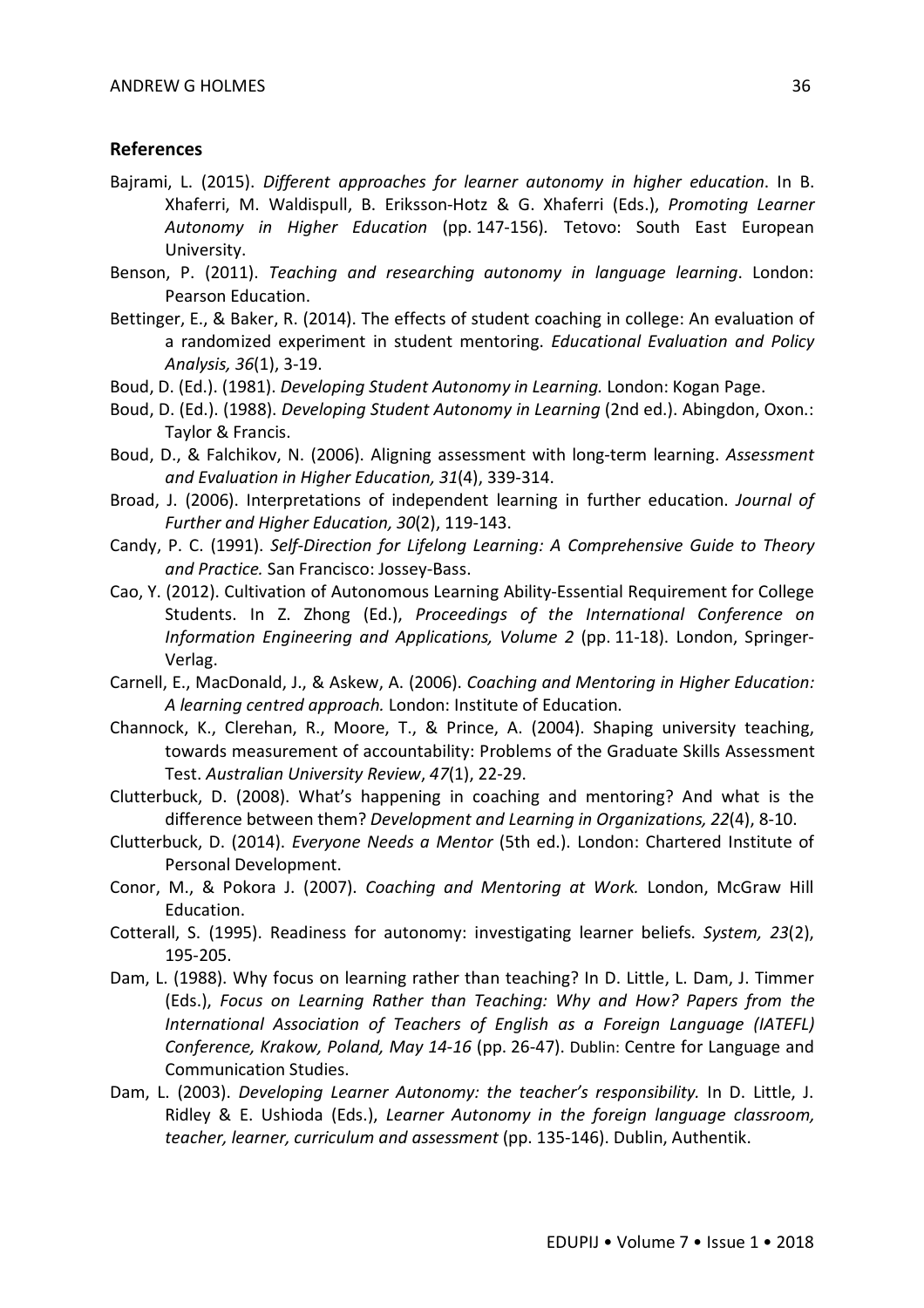- Dickinson, L. (Ed.). (1993, May). *Learner autonomy: what, why and how? Autonomy in Language Learning*. Paper presented at the National Conference of University Professors of English, Porto Alegre, Universidade Federal do Rio Grande do Su, Brazil.
- Ecclestone, K. (2000). Assessment and Critical Autonomy in Post-compulsory Education in the UK. *Journal of Education and Work*, 13(2), 141-162.
- Ecclestone, K. (2007). Commitment, compliance and comfort zones: the effects of formative assessment on vocational education students' learning career. *Assessment in Education, 14*(3), 315-333.
- Everhard, C. J (2011). Introduction: Autonomy in Language Learning: Opening a can of worms. In C. J Everhard, J. Maynard & R. Smith (Eds.), *Autonomy in Language Learning: Opening a can of worms* (pp. 5-7). Canterbury, Kent: IATEFL Learner Autonomy.
- Gallie, W. B. (1956). Essentially contested concepts. *Proceedings of the Aristotelian Society, 56*(1), 167-198.
- Gibbs, G. (2006). How Assessment Frames Student Learning. In C. Bryan & K. Clegg (Eds.), *Innovative Assessment in Higher Education* (pp. 23-36). Abingdon, Oxon, Routledge.
- Gorman, M. (1988). The 'structured enquiry' is not a contradiction in terms: focused teaching for independent learning. *Teaching History, 92*(2), 20-26.
- Holec, H. (1981). *Autonomy and Foreign Language Learning.* Oxford: Pergamon Press.
- Klasen, N., & Clutterbuck, D. (2011). *Implementing Mentoring Schemes. A practical guide for successful programs.* Abingdon, Oxon: Routledge.
- Knight, P., & Page, A. (2007). *The Assessment of 'wicked' competencies: Report to the Practise-based Professional Learning Centre*. The Open University.
- Kormos, J., & Csizer. K. (2014). The interaction of motivation. Self-regulatory strategies, and autonomous learning behaviour in different learner groups. *TESOL Quarterly, 48*(2), 275-299.
- Laverick, D. M. (2016). *Mentoring Processes in Higher Education.* New York: Springer.
- Little, D. (1988). Why focus on learning rather than teaching? In D. Little, L. Dam, J. Timmer (Eds.), *Focus on Learning Rather than Teaching: Why and How? Papers from the International Association of Teachers of English as a Foreign Language (IATEFL) Conference, Krakow, Poland, May 14-16* (pp. 12-26). Dublin: Centre for Language and Communication Studies.
- Little, D. (1997). Language awareness and the autonomous language learner. *Language Awareness, 6*(2), 93-104.
- Little, D. (2000). Autonomy and autonomous learners. In M. Byram (Ed.), *Routledge encyclopedia of language teaching and learning*. London: Routledge.
- Little, D. (2007). Language learner autonomy: some fundamental considerations revisited. *Innovation in Language Learning and Teaching, 1*(1), 14-29.
- Littlewood, W. (1996). Autonomy: An anatomy and a framework. *System, 24*(4), 427-435.
- Macaskill, A., & Denovan, A. (2013). Developing autonomous learning in first year university students using perspectives from positive psychology. *Studies in Higher Education, 38*(1), 124-142.
- Macaskill, A., & Taylor, E. (2010). The development of a brief measure of learner autonomy in university students. *Studies in Higher Education, 35*(3), 351-359.
- Megginson, D., & Clutterbuck, D. (2005). *Techniques for coaching and mentoring.* London: Elsevier Butterworth Heinemann.